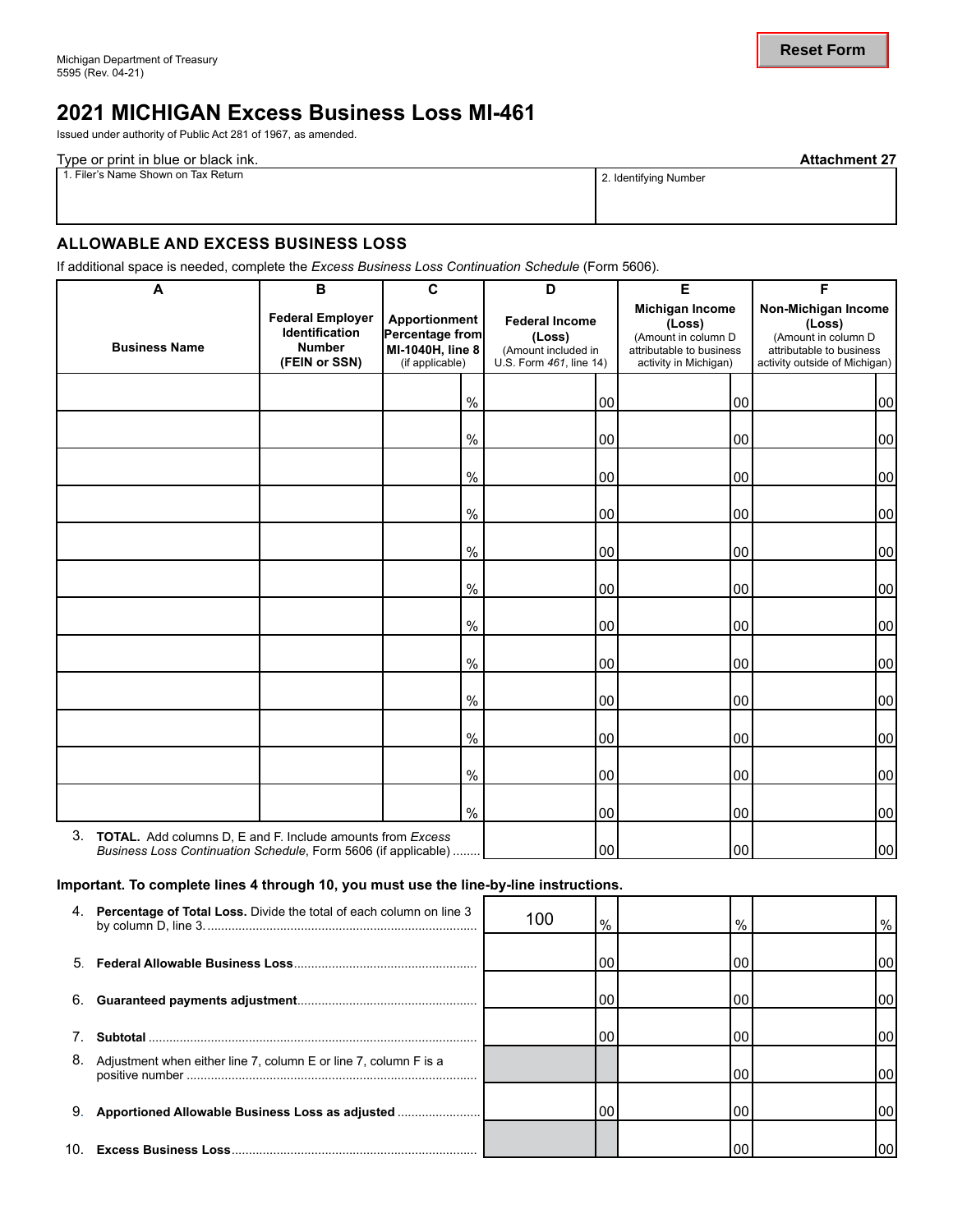## **Federal Excess Business Loss**

The federal 2017 Tax Cuts and Jobs Act (TCJA) enacted a limitation on federal business losses that are included in adjusted gross income (AGI). The limitation is computed by aggregating federal business income and federal business loss. If the computation results in a loss, the Internal Revenue Code (IRC) 461(l) limits such business loss in excess of business income. The limits are adjusted for inflation each year. For 2021, the limitation is \$262,000 for filers who are single or married filing separately or \$524,000 for joint filers. The limitation for fiduciary filers is \$262,000. The excess business loss that is excluded from AGI becomes a net operating loss (NOL) in the following tax year.

#### **Michigan Excess Business Loss**

The Michigan Department of Treasury (Treasury) will refer to the amount in excess of the limitation as "excess business loss" for the purpose of this form. Taxpayers who have a federal excess business loss limitation must file Form MI-461 to determine the Michigan portion of federal business income or loss included in AGI. Additionally, the form will determine the possible Michigan portion of the excess business loss that is treated as a Michigan NOL in the following tax year.

## **Michigan Taxation of Business Income**

Michigan's definition of business income differs from the federal definition of business income. Michigan defines business income as all income arising from transactions, activities, and sources in the regular course of the taxpayer's trade or business. Michigan business income includes the distributive share of income from a flowthrough entity, including portfolio income. Guaranteed payments to partners are not considered business income for Michigan purposes. Taxpayers may subtract from AGI any business income that is not allocated or apportioned to Michigan. Conversely, any loss not allocated or apportioned to Michigan must be added to AGI. Business income is apportioned by using a sales factor computed on a *Schedule of Apportionment* (Form MI-1040H). Due to the differences in the business income reported for federal purposes, the federal business income and loss reported on Form MI-461 may not include all business income or loss for Michigan purposes (e.g., interest and dividends). Business income or loss not reported on Form MI-461 that is not attributable to Michigan must be separately adjusted on Michigan Schedule 1 or Schedule NR.

#### **How to Claim a Michigan NOL Created from a Michigan Excess Business Loss**

The Michigan excess business loss becomes a Group 2 TCJA NOL (created in 2021 and future tax years) available to claim in the subsequent year. See Form 5674 and instructions for more information. For assistance in tracking the excess business loss NOL, refer to the "Michigan NOL Carryover Worksheet" available on Treasury's Web site.

# **Required Supporting Documentation**

Include a copy of the federal income tax return with applicable schedules and statements to substantiate the excess business loss:

- U.S. Form *1040*
- U.S. Form *1040 Schedule(s) 1, B, C, D, E, F*
- U.S. Form *461*
- U.S. Form *4797*
- U.S. Form *4835*
- *Schedule K-1(s)*
- Any other applicable documentation

Provide a statement indicating the type and location (city and state) of the business activity for each source of income or loss. For assistance, refer to the "Business, Rental & Royalty Activity Worksheet" and its instructions available on Treasury's Web site. If there is income or loss subject to apportionment, include a Form MI-1040H.

#### **Line-by-Line Instructions**

**Lines 1 and 2:** For individual income tax filers, enter the filer's name and full nine-digit Social Security number at the top of the form. For fiduciary filers, enter the name of the estate or trust and full Federal Employer Identification Number (FEIN).

**Allowable and Excess Business Loss Table:** Report all amounts included in U.S. Form *461*, line 14. Enter income as a positive number. Enter loss as a negative number. If you have more than 12 entries, continue those entries on the 2021 *Michigan Excess Business Loss Continuation Schedule* (Form 5606).

**Columns A and B:** Enter the business entity name and FEIN. Include all entities whose income or loss is included in U.S. Form *461*, line 14. If the business entity is a sole proprietorship, enter the filer's Social Security number.

Combine guaranteed payments that are included in U.S. Form 461, line 14, as one entry. In column A, enter the applicable description instead of a business name. In column B, enter the filer's Social Security number. See Example 1.

**Column C:** Enter the apportionment percentage determined on Form MI-1040H, line 8 for each business subject to Michigan apportionment. For entities with business activity only in Michigan, enter 100%. For entities with no business activity in Michigan, enter 0%. Refer to Form MI-1040H instructions for assistance in determining whether business activity is within and/or outside Michigan.

For guaranteed payments that were entered on a separate line in column A, leave column C blank.

**Column D:** Enter federal business income or loss for each entity after applying passive loss limitation and before applying the federal excess business loss limitation. Report all income or loss included in U.S. Form *461*, line 14. Do not enter any additional income or loss that is not included in U.S. Form *461*, line 14.

For guaranteed payments that were reported on a separate line in column A, enter the total amount included in U.S. Form *461*, line 14, in column D. Also report this amount as a negative number on line 6, column D.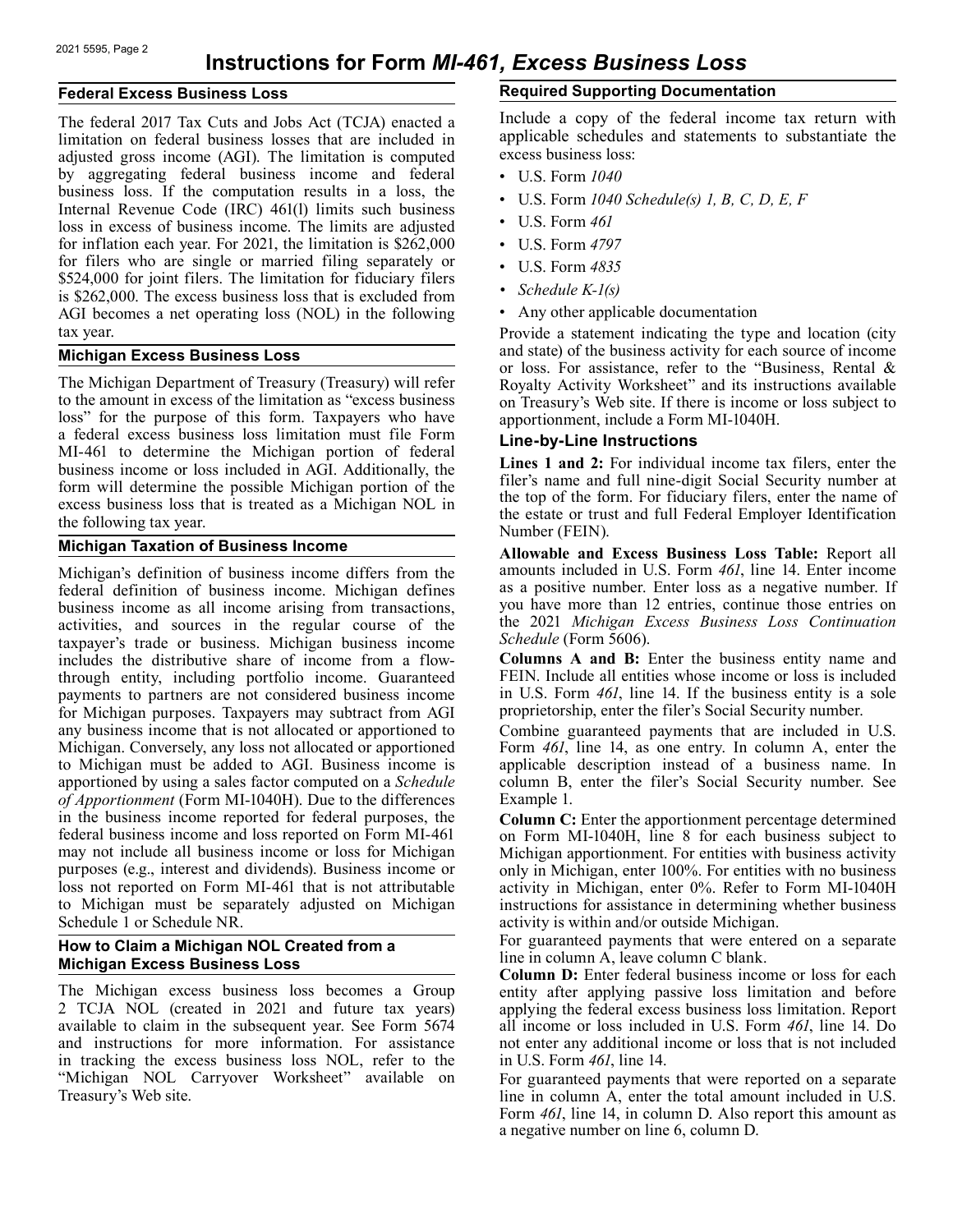**Column E:** Multiply the amount in column D by the percentage in column C.

Guaranteed payments received by a Michigan resident are taxable to the State of Michigan, no matter where they were earned.

Guaranteed payments received by a Michigan nonresident for services performed in Michigan are taxable to the State of Michigan, unless the taxpayer resides in a reciprocal state (Illinois, Indiana, Kentucky, Minnesota, Ohio and Wisconsin).

 column E. Also report this amount as a negative number on For guaranteed payments entered on a separate line in column A enter the portion that is sourced to Michigan in line 6, column E.

**Column F:** Subtract the amount in column E from the amount in column D.

Michigan nonresidents only, for guaranteed payments entered on a separate line in column A, enter the portion that is not taxable to Michigan in column F. Also report this amount as a negative number on line 6, column F.

**Line 3:** Enter the total for columns D, E and F, including amounts from Form 5606, if applicable. If filing multiple Forms 5606 combine the amounts from all forms. The amount on line 3, column D **must match** U.S. Form *461*, line 14.

**Line 4:** If the computed percentage is less than zero, enter zero. If the computed percentage is greater than 100, enter 100.

Line 5: Enter the federal allowable business loss as follows:

**Column D:** Enter the federal allowable business loss as a negative number: \$262,000 for filers who are single, married filing separately, or fiduciary filers; \$524,000 for joint filers.

**Column E:** Multiply the amount on line 5, column D by the percentage on line 4, column E. Enter the result on line 5, column E.

**Column F:** Multiply the amount on line 5, column D by the percentage on line 4, column F. Enter the result on line 5, column F.

Line 6: For guaranteed payments reported on a separate line in the table above, enter in their respective columns as a negative number. See Example 1.

**Line 7:** Subtotal each column as follows:

**Column D:** Add lines 5 and 6.

**Column E:** If line 3 is negative, add lines 5 and 6. If line 3 is positive, add lines 3 and 6.

**Column F:** If line 3 is negative, add lines 5 and 6. If line 3 is positive, add lines 3 and 6.

Lines 8 and 9: Determine the required adjustment, if any:

- For line 9, column D enter the amount from line 7
- If line 3, columns  $E$  and  $F$  are both negative or one is zero (see Example 1):
	- Step 1: Skip line 8 and enter the amounts from line 7 on line 9. Continue to instructions based on residency.
- If line 3, column E is positive (see Example 2):
	- Step 1: Skip line 8, column E
	- Step 2: For line 9, column E, enter line 7, column E
	- Step 3: For line 8, column F, enter line 3, column E as a negative number
- Step 4: For line 9, column F, enter the sum of lines 7 and 8, column F. Continue to instructions based on residency.
- If line 3, column  $F$  is positive (See Example 3):
	- Step 1: Skip line 8, column F
	- Step 2: For line 9, column F, enter line 7, column F
	- Step 3: For line 8, column E, enter line 3, column F as a negative number
	- Step 4: For line 9, column E, enter the sum of lines 7 and 8, column E. Continue to instructions based on residency.

## **Michigan Resident Instructions:**

- If line 9, column  $F$  is a positive number, carry the amount to Schedule 1, line 13 and combine with other amounts reported on that line. Do not duplicate adjustments for the same income or loss on the Schedule 1.
- If line 9, column  $F$  is a negative number, carry this amount as a positive number to Schedule 1, line 4 and combine with other amounts reported on that line. Do not duplicate adjustments for the same income or loss on the Schedule 1.

#### **Nonresident and Michigan Part-Year Resident Instructions:**

Combine amounts carried to the Schedule NR with other amounts reported on those lines. Do not report the same income or loss more than once on the Schedule NR.

- Carry guaranteed payments included in the adjustment on line 6 to the appropriate columns on line 9 of the Schedule NR.
- Carry line 9, columns  $D$ ,  $E$ , and  $F$  to the appropriate columns on line 11 of Schedule NR.

#### **Michigan Resident Estate or Trust Instructions:**

- amounts reported on that line. If line 9, column  $F$  is a positive number, carry the amount to the *Michigan Fiduciary Income Tax Return*  (Form MI-1041), line 38 and combine with other
- If line 9, column  $F$  is a negative number, report the amount as a positive number on Form MI-1041, line 33 and combine with other amounts reported on that line.

Line 10: For either column E or F, if line 9 is negative, subtract lines 5 and 8 from line 3. If line 9, column E is positive, you do not have a Michigan excess business loss.

**Column E:** This amount is a Michigan excess business loss NOL. It becomes a Group 2 NOL in the following year when it becomes available to claim. See Form 5674 for more information. If zero or greater, you do not have a Michigan excess business loss NOL.

**Column F:** This amount is not attributable to Michigan and is not a Michigan NOL.

#### **Nonresident Estate or Trust Instructions:**

Carry the excess business loss from line 10, columns E and F as positive numbers to the appropriate columns on *Michigan Fiduciary Nonresident Schedule* (Form MI-1041 Schedule NR), line 8 and combine with other amounts reported on that line.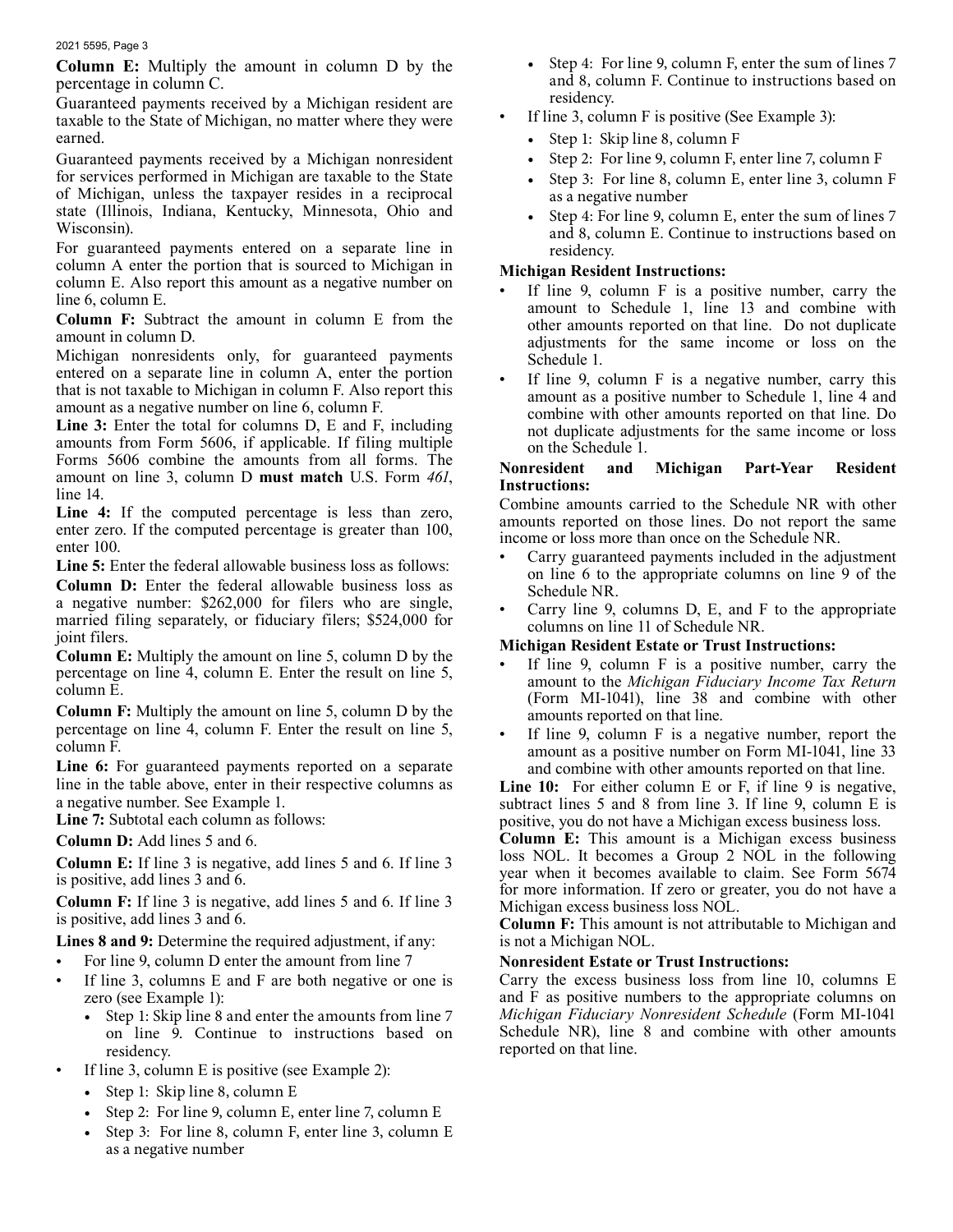# **Examples**

The taxpayers in these examples have a federal excess business loss limitation. These examples illustrate how the Michigan allowed and excess business losses are computed.

# **Example 1: Michigan resident, single filer with Michigan and non-Michigan losses**

Heather, a Michigan resident, is a single filer with a business loss that exceeds her business income by more than the \$262,000 limitation for a single filer. Her business activity and guaranteed payments attributable to Michigan netted to a \$235,000 loss. Business activity in other states created a \$115,000 loss. The Michigan share of the allowable loss is \$225,907. The non-Michigan share of the allowable loss is \$86,093, which must be added back on Schedule 1. Heather creates a Michigan excess business loss NOL carryforward of \$59,093, which may be combined with other Group 2 NOLs available to be deducted on Form 5674 in the following year.

| A<br><b>Business Name</b>                                                                                                                            | в<br><b>Federal Employer</b><br><b>Identification</b><br>Number<br>(FEIN or SSN) | Apportionment<br>Percentage from<br>MI-1040H, line 8<br>(if applicable) |      | D<br><b>Federal Income</b><br>(Loss)<br>(Amount included in<br>U.S. Form 461, line 14) |   | <b>Michigan Income</b><br>(Loss)<br>(Amount in column D<br>attributable to business<br>activity in Michigan) |      | Non-Michigan Income<br>(Loss)<br>(Amount in column D<br>attributable to business<br>activity outside of Michigan) |      |
|------------------------------------------------------------------------------------------------------------------------------------------------------|----------------------------------------------------------------------------------|-------------------------------------------------------------------------|------|----------------------------------------------------------------------------------------|---|--------------------------------------------------------------------------------------------------------------|------|-------------------------------------------------------------------------------------------------------------------|------|
| Guaranteed payments                                                                                                                                  | 111-11-1111                                                                      |                                                                         | $\%$ | $50,000$ $ 00 $                                                                        |   | $50,000$ $ 00 $                                                                                              |      |                                                                                                                   | 1001 |
| Company A                                                                                                                                            | 22-2222222                                                                       | 77                                                                      | $\%$ | $(500,000)$  00                                                                        |   | (385,000)                                                                                                    | lool | $(115,000)$ 00                                                                                                    |      |
| Company B                                                                                                                                            | 33-3333333                                                                       | 100   96                                                                |      | $100,000$ $ 00 $                                                                       |   | $100,000$ $ 00 $                                                                                             |      |                                                                                                                   | 100  |
| <b>TOTAL.</b> Add columns D, E and F. Include amounts from Excess<br>$\mathcal{R}$<br>Business Loss Continuation Schedule, Form 5606 (if applicable) |                                                                                  |                                                                         |      | $(350,000)$  00                                                                        |   | $(235,000)$  00                                                                                              |      | $(115,000)$ 00                                                                                                    |      |
| Percentage of Total Loss. Divide the total of each column on line 3                                                                                  |                                                                                  |                                                                         |      | 100                                                                                    | % | 67.14                                                                                                        | $\%$ | $32.86 \mid \frac{9}{6}$                                                                                          |      |

|    |                                                                     | 100             | $\%$ | $67.14 \mid %$  |    | $32.86$ \%        |      |
|----|---------------------------------------------------------------------|-----------------|------|-----------------|----|-------------------|------|
|    |                                                                     | $(262,000)$  00 |      | $(175,907)$  00 |    | $(86,093)$ 00     |      |
| 6. |                                                                     | $(50,000)$  00  |      | $(50,000)$   00 |    |                   | I00I |
|    |                                                                     | $(312,000)$  00 |      | $(225,907)$ 00  |    | $(86,093)$ $ 00 $ |      |
|    | 8. Adjustment when either line 7, column E or line 7, column F is a |                 |      |                 | 00 |                   | 1001 |
|    | 9. Apportioned Allowable Business Loss as adjusted                  | $(312,000)$  00 |      | $(225,907)$ 00  |    | $(86,093)$  00    |      |
|    |                                                                     |                 |      | $(59,093)$   00 |    | $(28,907)$ 00     |      |

## **Example 2: Michigan resident, single filer with Michigan gains and non-Michigan losses**

Joe, a Michigan resident, is a single filer with a business loss that exceeds his business income by more than the \$262,000 limitation for a single filer. His business activity in Michigan generated \$30,000 in income while his business activity in other states created a \$340,000 loss. The allowable loss is comprised of \$30,000 in Michigan income and a non-Michigan loss of \$292,000. The non-Michigan loss of \$292,000 must be added back on Schedule 1. Joe did not incur a Michigan excess business loss NOL.

| A<br><b>Business Name</b>                                                                                                                |                                                                  | в<br><b>Federal Employer</b><br><b>Identification</b><br><b>Number</b><br>(FEIN or SSN) | C<br>Apportionment<br>Percentage from<br>MI-1040H, line 8<br>(if applicable) |                 | D<br><b>Federal Income</b><br>(Loss)<br>(Amount included in<br>U.S. Form 461, line 14) |             | <b>Michigan Income</b><br>(Loss)<br>(Amount in column D<br>attributable to business<br>activity in Michigan) |                    | Non-Michigan Income<br>(Loss)<br>(Amount in column D<br>attributable to business<br>activity outside of Michigan) |      |
|------------------------------------------------------------------------------------------------------------------------------------------|------------------------------------------------------------------|-----------------------------------------------------------------------------------------|------------------------------------------------------------------------------|-----------------|----------------------------------------------------------------------------------------|-------------|--------------------------------------------------------------------------------------------------------------|--------------------|-------------------------------------------------------------------------------------------------------------------|------|
|                                                                                                                                          | Company A                                                        | 11-1111111                                                                              | 15                                                                           | $\frac{0}{0}$   | (400,000)                                                                              | 00          | $(60,000)$ 00                                                                                                |                    | $(340,000)$ $ 00 $                                                                                                |      |
|                                                                                                                                          | Evan's Consulting                                                | 222-22-2222                                                                             | 100                                                                          | %               | 90,000   00                                                                            |             | 90,000   00                                                                                                  |                    |                                                                                                                   | 1001 |
| <b>TOTAL.</b> Add columns D, E and F. Include amounts from Excess<br>3<br>Business Loss Continuation Schedule, Form 5606 (if applicable) |                                                                  |                                                                                         |                                                                              | $(310,000)$  00 |                                                                                        | 30,000   00 |                                                                                                              | $(340,000)$ $ 00 $ |                                                                                                                   |      |
| 4. Percentage of Total Loss. Divide the total of each column on line 3                                                                   |                                                                  |                                                                                         |                                                                              | 100             | %                                                                                      | 0.00        | $\%$                                                                                                         | 100.00   %         |                                                                                                                   |      |
| 5.                                                                                                                                       |                                                                  |                                                                                         |                                                                              | (262,000)       | 100 <sub>1</sub>                                                                       |             | 100                                                                                                          | $(262,000)$ $ 00 $ |                                                                                                                   |      |
| 6.                                                                                                                                       |                                                                  |                                                                                         |                                                                              |                 |                                                                                        | 00          |                                                                                                              | 00                 |                                                                                                                   | 1001 |
|                                                                                                                                          |                                                                  |                                                                                         |                                                                              |                 | (262,000)                                                                              | 00          | 30,000                                                                                                       | 1001               | $(262,000)$ $ 00 $                                                                                                |      |
|                                                                                                                                          | Adjustment when either line 7, column E or line 7, column F is a |                                                                                         |                                                                              |                 |                                                                                        |             |                                                                                                              | 100                | $(30,000)$ $ 00 $                                                                                                 |      |
|                                                                                                                                          |                                                                  |                                                                                         |                                                                              |                 | (262,000)                                                                              | 00          | 30,000                                                                                                       | 00                 | $(292,000)$ $ 00 $                                                                                                |      |
| 10                                                                                                                                       |                                                                  |                                                                                         |                                                                              |                 |                                                                                        |             | 100                                                                                                          | (48,000)           | 100                                                                                                               |      |